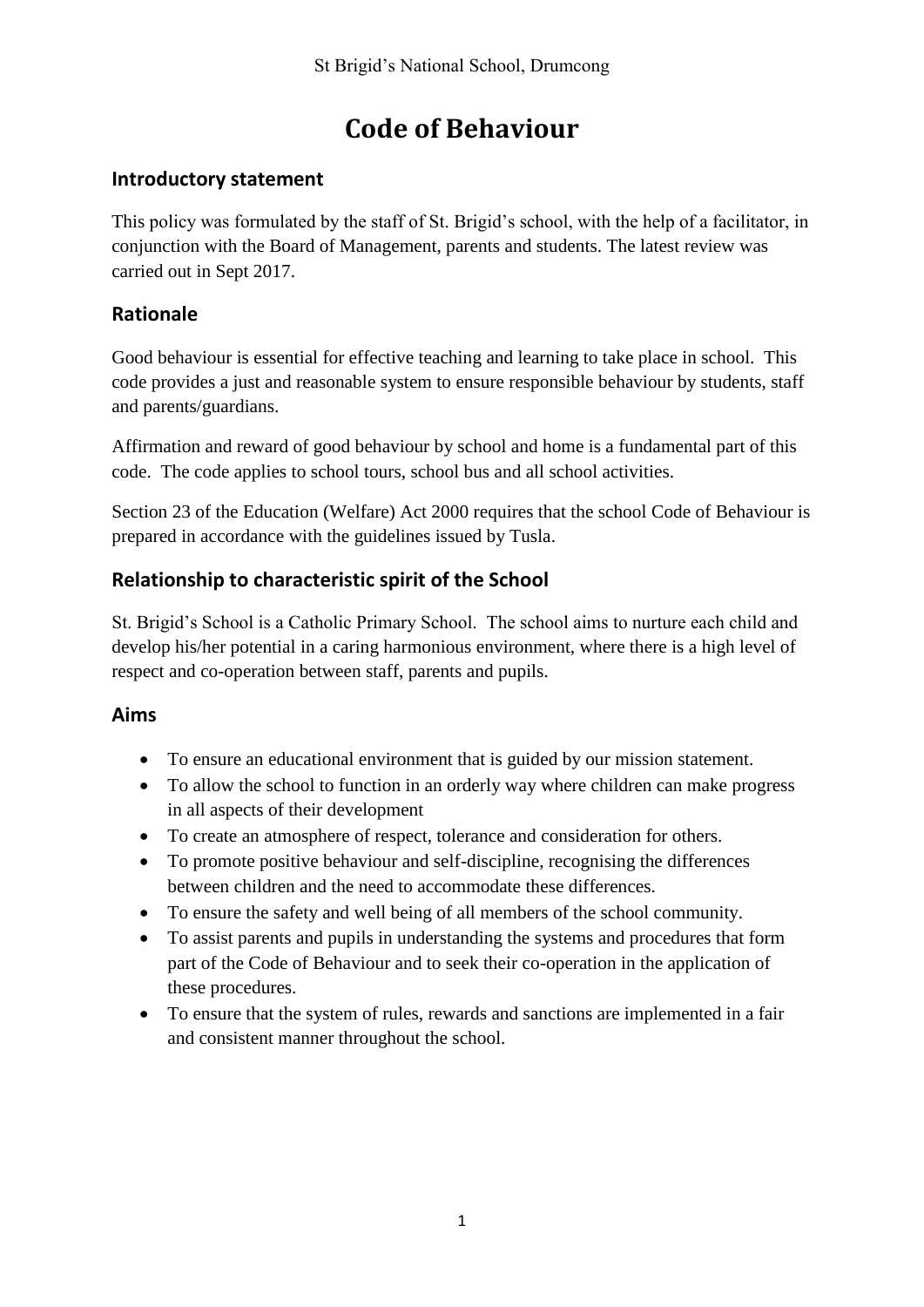# **Content of Policy**

The policy addresses the following areas:

- 1. Standards of behaviour in the school.
- 2. Whole school approach to promoting good behaviour.
- 3. Positive strategies for managing behaviour.
- 4. Rewards and acknowledgement of good behaviour.
- 5. Strategies for dealing with unacceptable behaviour.
- 6. Suspension/expulsion.
- 7. Record keeping.
- 8. Procedures for notification of pupils' absence from school.
- 9. Anti-Bullying Policy

### **1. Standards of Behaviour**

The schools standards of behaviour express the kinds of behaviour and relationships that will create a positive environment for teaching and learning. Bullying will not be tolerated (see anti-bullying policy).

- 1. Each pupil is expected to behave well and to comply with classroom and school rules.
- 2. Each pupil is expected to show respect and consideration for other children and adults.
- 3. Each pupil is expected to show respect for the property of the school, other children's and their own belongings. (All children are encouraged to have their names on coats and jumpers and other property such as school books etc.)
- 4. Each pupil is expected to attend school on all days unless there is a valid reason for absence. All absences must be explained by note from parent or guardian. Punctuality is very important and pupils should arrive in good time for school. School opens officially at 9.20 a.m. and classes end at 3.00 p.m. Morning supervision begins at 9.05a.m. and evening supervision is from 3.00p.m. to 3.15p.m. No responsibility is accepted for the pupils outside these times.( see Supervision Policy)
- 5. Each pupil is expected to do his/her best both in school and in completion of homework.
- 6. Parents/Guardians may provide a note if their child has to leave the school premises early. Parents/Guardians must sign for the withdrawal of their children during the school day or their late arrival.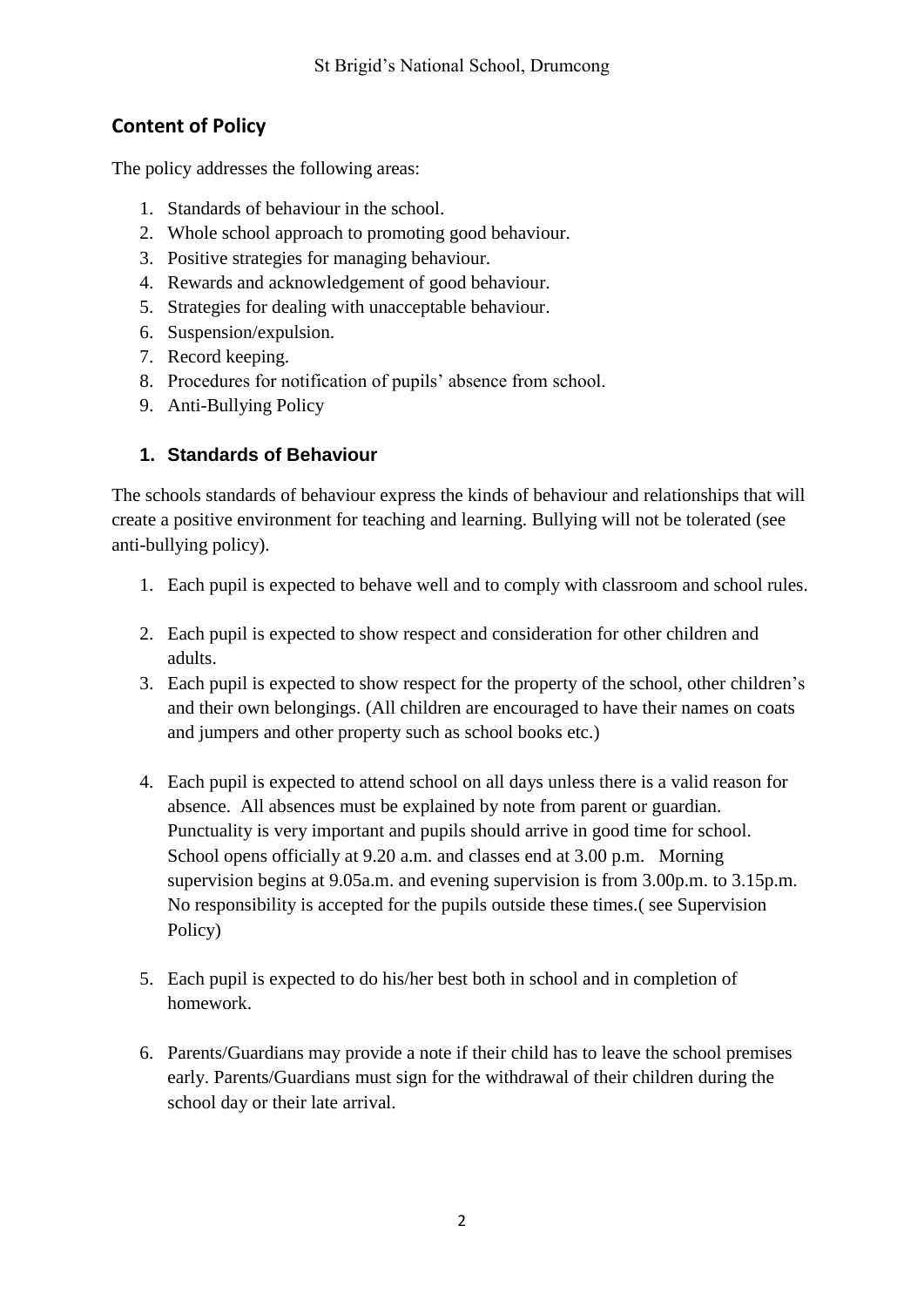- 7. Mobile phones are strictly forbidden in school. If parents wish to contact their children during school hours, messages can be left with the school secretary to be relayed through the teacher ( see Communication Policy)
- 8. Bullying, including cyber bullying, will not be tolerated (see. Anti-bullying Policy ), Parents are urged to be vigilant as social networking sites and mobile phone text and image messaging are frequently misused and may lead to bullying both inside and outside school.
- 9. Pupils should refrain from wearing any form of make-up.
- 10. The only acceptable body piercings that may be worn in school are stud earrings.
- 11. Each pupil is expected to respect differences in others in relation to matters such as family unit, gender or sexual orientation.

*It is recognised that other factors may influence children's behaviour from time to time. Regard will be had to such factors and the children will be dealt with in a sensitive manner.*

# **2. Whole school approach to promoting Good Behaviour**

A positive school ethos is based on the quality of relationships between teachers and the ways in which pupils and teachers treat each other.

### *Staff*

In our school, all children are treated with dignity and respect. There is strong co-operation among staff, pupils, parents and Board of Management. All agree that the aims are to promote and recognise positive behaviour.

- All staff, parents and children were consulted about the code of behaviour.
- All new and temporary staff are acquainted with the code through staff meetings and general discussions.
- The quality of relationships in school is reviewed from time to time in class through discussions, Circle Time and continuous communication between staff and pupils.
- A Student Support Plan for children with special education needs will generally, when necessary include behavioural targets and strategies for dealing with behavioural difficulties that might arise.
- The schools S.P.H.E. curriculum is used to support the Code of Behaviour. It aims to help children develop communication skills, appropriate ways of behaving and interacting and conflict resolution skills. It aims to foster self-esteem, to help children accommodate differences and develop citizenship.

# *The Board of Management*

The Board of Management supports the principal and staff of the school in maintaining desirable standards of behaviour at all times. It also provides opportunities for staff development. The members of the Board of Management were informed at various stages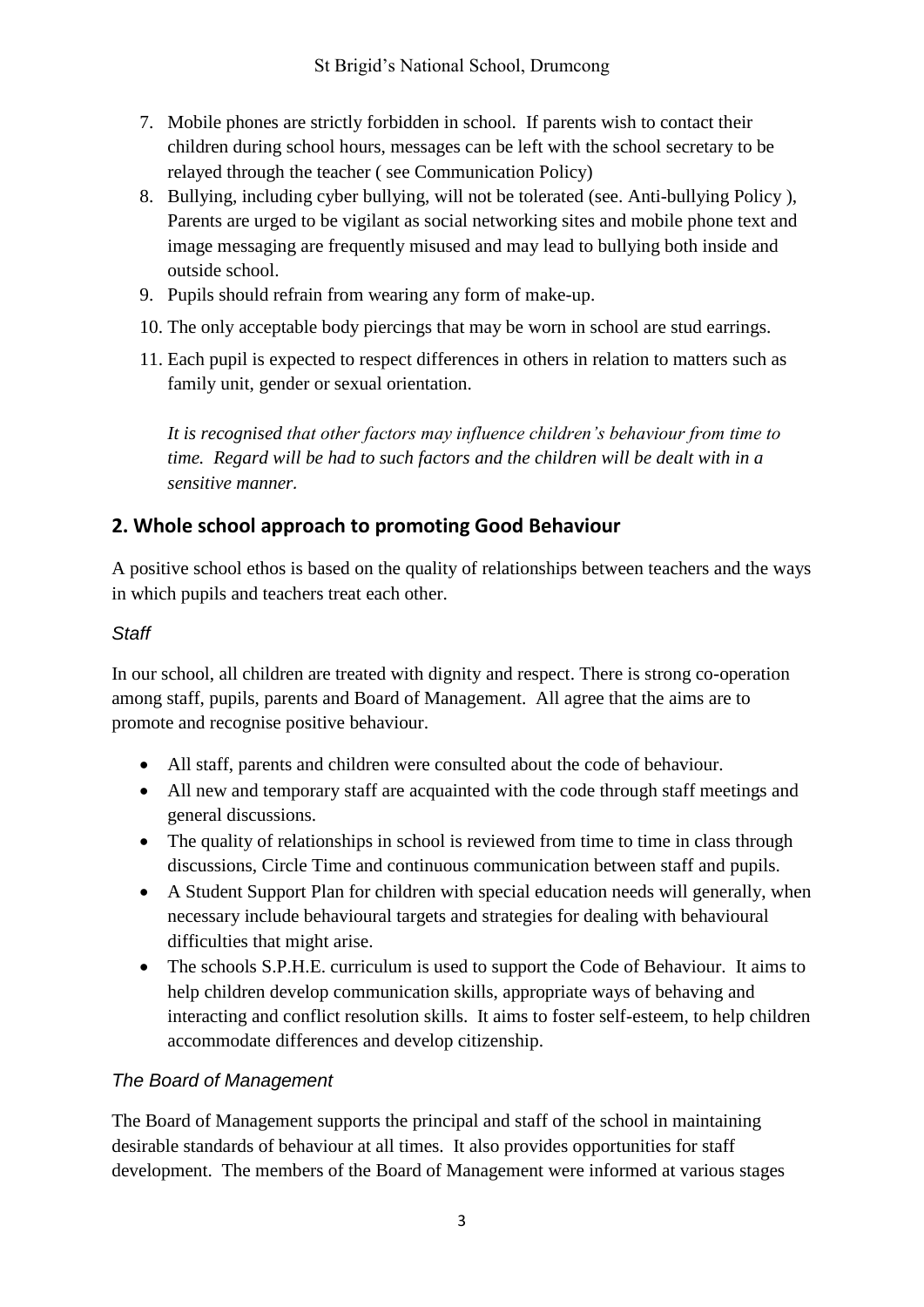during drafting and preparation of the code and the final draft was ratified by them. Specific cases of concern are brought to the attention of the Board of Management.

### *Parents*

We recognise that to achieve and maintain high standards of behaviour and discipline, positive relationships with parents are essential.

- While formulating the revised policy, parents were encouraged to contribute to it. A "suggestion" sheet was sent home to each family. All information gathered was used to inform this policy.
- All parents are provided with a copy of the code and asked to confirm their acceptance by signing it. For parents of new pupils a copy is enclosed with enrolment pack.
- It is expected that parents will support the school in the promotion of positive behaviour and the maintenance of high standards of behaviour.

### *Pupils*

Pupils in each classroom were asked to contribute to the code by sharing their ideas with the teacher through discussion about positive behaviour.

- All pupils, together with their teachers were involved in drawing up a Positive Behaviour Charter under the auspices of the Student Council
- Pupils are involved in devising their own classroom rules.
- There is a Student Council in the school all classes are represented.
- Through the S.P.H.E. curriculum, the Students council and general class discussion opportunities are given to pupils to monitor and discuss code of behaviour.

# **3. Positive Strategies for Managing Behaviour**

*"The most effective methodology that teachers develop in attempting to manage challenging behaviour is to prevent it occurring in the first place".* (Managing Challenging Behaviour, Guidelines for teachers INTO 2004: 5).

### *Classroom*

The ground rules and behavioural expectations are established in each classroom and maintained to set a positive atmosphere for learning.

- Pupils devise classroom rules in conjunction with teacher.
- Good behaviour is central to the culture of the school and the staff are committed to leading by example.
- There are clear systems of acknowledging and rewarding good behaviour.
- Employing a variety of methodologies and stimulating lessons that motivate and sustain pupils' interest.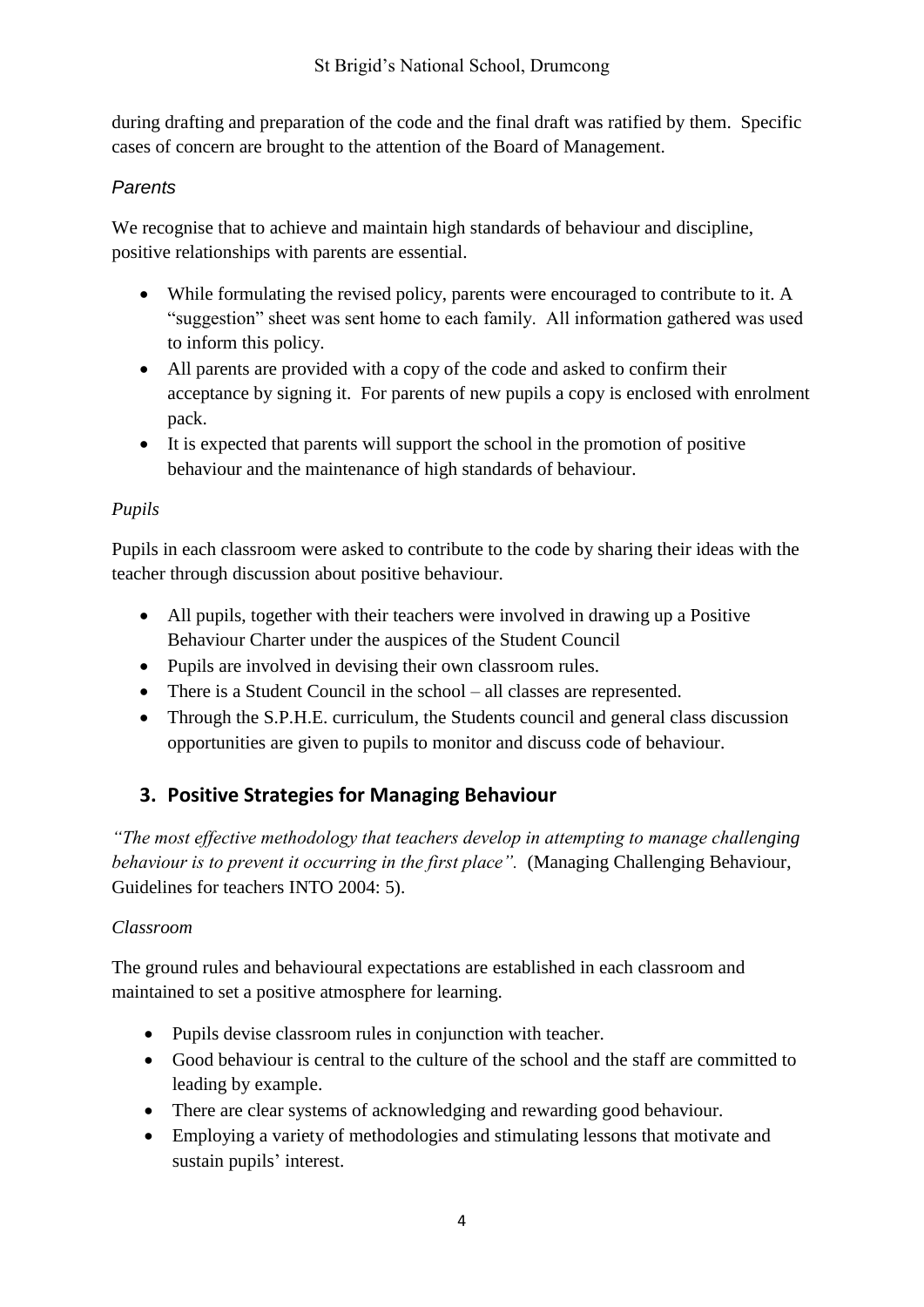- Providing a classroom timetable which creates a consistent and predictable environment for the student.
- It is important that each child experiences success.
- In keeping with the ethos of the school each child will be given an opportunity of a fresh start each day.

# *Playground*

- A set of playground rules have been devised and children are reminded of these rules on a regular basis at assembly.
- Supervision is provided, front and rear, by teachers and Special Needs Assistants.
- Children going to and returning from the playgrounds must line up and walk in an orderly fashion, as soon as the bell rings.
- For children who wish to use the toilet at breaks, they will be supervised by a staff member.
- Any pupil who is unwell will remain seated outside the secretary's office.
- In keeping with the ethos of the school, fair play and turn taking during play is encouraged. Participation and inclusivity is encouraged rather that competition.
- A buddy system is used to promote social play and positive behaviour for children who have communication and/or behavioural difficulties. This is facilitated by a Special Needs Assistant.
- To ensure that all interests are provided for, a nature trail and school garden are provided adjacent to the playground. Sometimes children help a teacher in the garden during break/lunch.

# *Incidences of misbehaviour in playground*

- An incident book is kept to record incidences of misbehaviour (or accidents).
- Misbehaviour is reported to the relevant class teacher.
- Children will be asked to take "time-out" at the wall or other measures at the teacher's discretion, taking into account the severity of incident and age of the child.
- Withdrawal of privileges e.g. football.

### *Other areas in the school*

- Children are required to walk in corridors at all times,
- Hallways are supervised to prevent behavioural problems in toilets/cloakrooms.
- Children are regularly reminded to be courteous.

# **4. Rewards and acknowledgement of good behaviour**

- Good News Board
- Dálta na seachtaine Certificate
- Acknowledgement of pupils' achievements at assemblies.
- Certificates for children to recognise good attendance by term and year.
- Special note communicating positive news about pupils sent to parents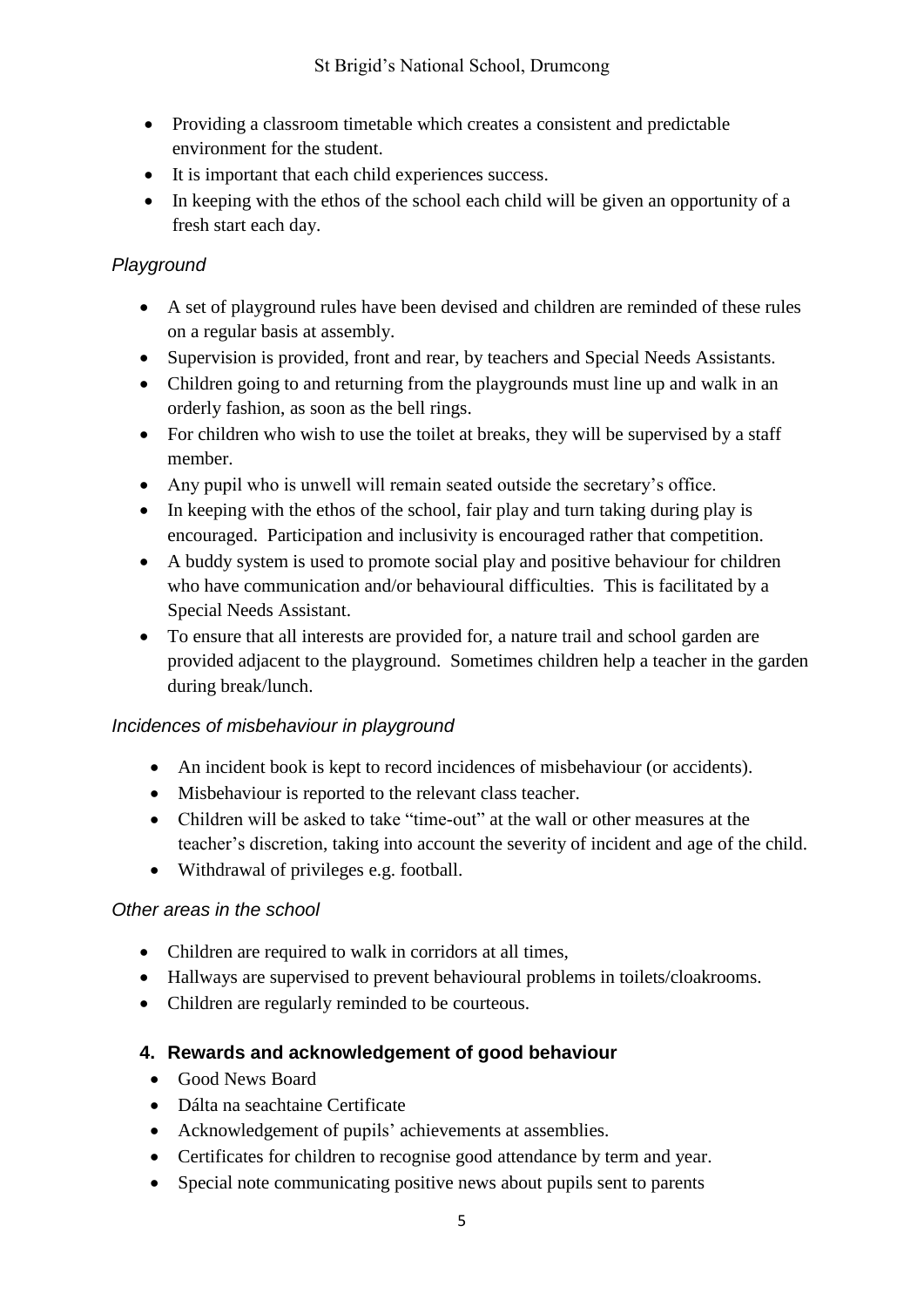- Golden Time.
- Homework off as a special reward.
- Treats/Lucky dip at teacher's discretion
- Good behaviour of pupils acknowledged in newsletter
- Other rewards/acknowledgements where considered appropriate by teacher.

## **Unacceptable behaviour**

### *Examples of Minor Misbehaviour*

- Talking in class
- Talking out of turn
- Unruliness in classroom and in lines
- Use of rude language

### *Examples of More Serious Misbehaviour*

- Horseplay
- Kicking, punching, pushing etc.
- Impertinence to staff
- Refusing to carry out instructions
- Regular deliberate interruptions of lessons
- Lying
- Persistent failure to do homework
- Name calling and objectionable comments
- Throwing objects
- Any persistent minor misbehaviour

### *Examples of Gross Misbehaviour*

- Temper Tantrums
- Threatened assault or actual assault on staff
- Assault on other pupil
- Vandalism of property of school, class or other pupil
- Theft
- Truancy
- Persistent infringement of school rules
- Bullying

# **5. Strategies for dealing with unacceptable behaviour**

The school uses a staged approach when dealing with misbehaviour. Initially misbehaviour is dealt with by the class teacher, in the case of misbehaviours other than gross misbehaviour and parents may be involved where teacher considers it necessary. Where a class teacher is of the opinion that behaviour in question constitutes gross misbehaviour, it will be referred to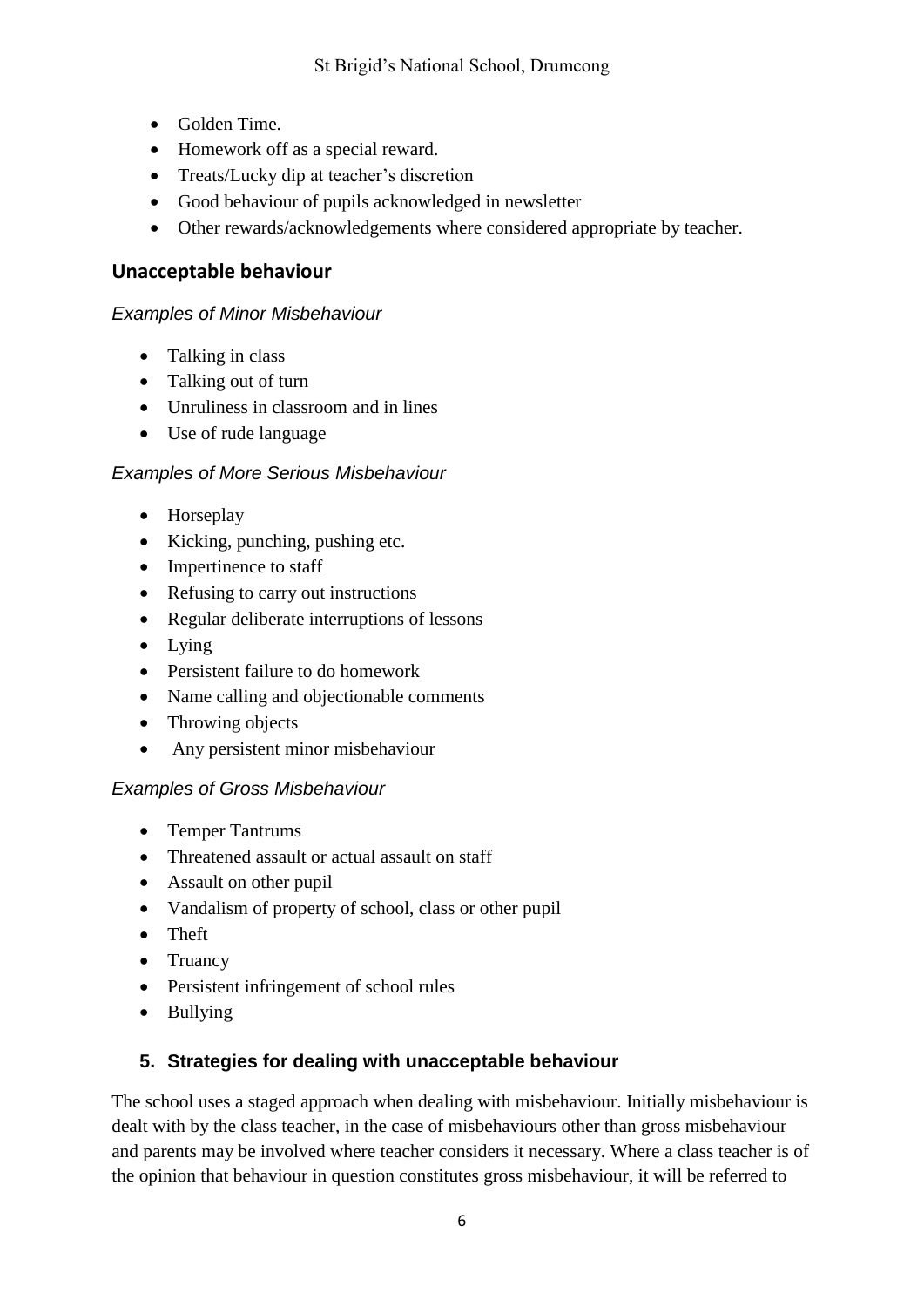the principal. Following investigation, the principal may take appropriate action with the involvement of the parents. The principal has full discretion to refer any misbehaviour to the Board of Management where he/she feels that their involvement is necessary. Parent will be kept fully informed from the outset of instances of gross misbehaviour.

The strategies used for misbehaviours other than gross misbehaviour include the following:-

- (a) Reasoning with the pupil
- (b) Reprimand (including advice on how to improve)
- (c) Temporary separation from peers, friends and others
- (d) Loss of privileges
- (e) Detention during break
- (f) Prescribing additional work
- (g) Time out at the wall in the school yard

The strategies used for gross misbehaviour include the following:-

- (a) Referral to Principal Teacher
- (b) Communication with parents
- (c) Suspension/Expulsion

### **Involving parent in management of problem behaviour**

It is the policy of the school to inform parents from the outset of instances of gross misbehaviour on the part of their children. In the case of less serious misbehaviour, parents will be involved at the discretion of the class teacher where it is considered necessary.

Parents are generally contacted by sending a note home. In some cases parents may be contacted by phone. Depending on the seriousness of the misbehaviour, the contact may be made by either the class teacher or principal.

It is school policy to welcome parents in an open manner, in a non-threatening environment. The focus will be on the behaviour rather than on the individual. In general the meeting will involve the parents and the class teacher and/or the principal. The child will be present before the conclusion of the meeting to share the outcome and to help them manage their behaviour in future.

Parents are always encouraged to contact the school if they have any concern. Appointments need to be made in advance for all meetings, to arrange a mutually convenient date and time. (Parents should have a detailed record of dates and incidences in the case of alleged bullying)

# **Managing aggressive or violent misbehaviour**

The following procedures and guidelines have been identified by staff for dealing with aggressive and violent behaviour.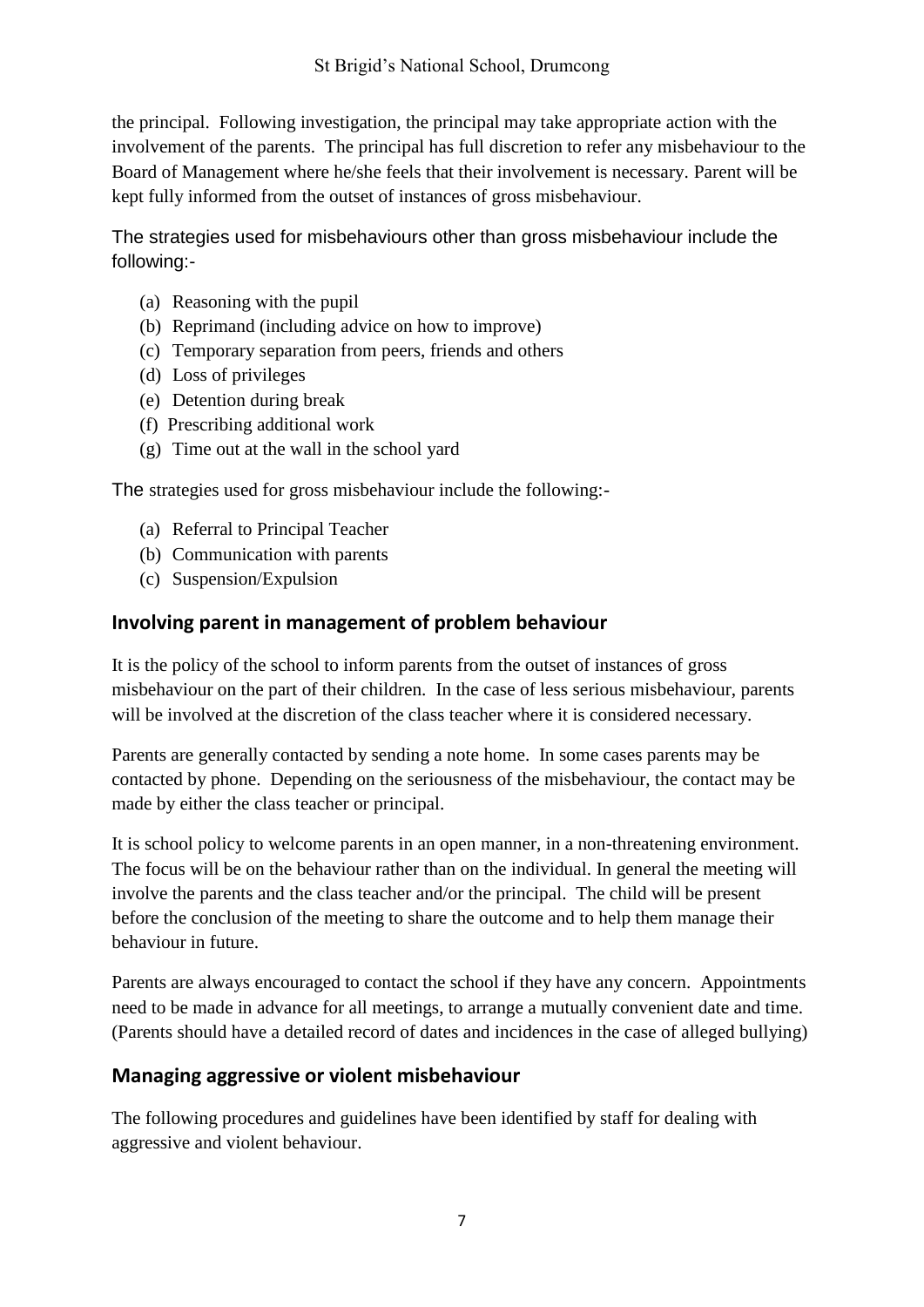Children who display emotional problems may be referred for psychological assessment (with parental agreement). The assistance of the Special Education Needs Organiser (S.E.N.O.) will be sought to secure expert assistance. Ongoing professional development is available for staff.

The following steps have been identified by the staff in the management of aggressive or violent behaviour:-

- 1. Remain Calm
- 2. Send for another member of staff
- 3. Remove child in question from the immediate environment or if needed remove other children from the area quietly, with supervision.
- 4. Contact parents and seek additional assistance if required.
- 5. Observe appropriate safety measures at all times.

# **6. Suspension**

The procedure followed in the event of suspension being considered is in accordance with law.

When suspension is being considered parents will be informed of their right to come to the school to discuss misbehaviour of their child.

Suspension is warranted when

- A student has displayed behaviour that has a serious detrimental effect on the education of other students
- Their continued presence constitutes a threat to safety
- The student is responsible for damage to property

A single incident (to be decided at school level) of serious misconduct may be grounds for suspension.

Suspension will be used to give the student an opportunity to reflect on the consequences of his/her misbehaviour.

It gives the staff an equal opportunity to plan effective reintegration of the student into the classroom.

# *Authority to Suspend*

The Board of Management has the authority to suspend a student for a maximum initial period of 3 days pending a review. Parents will be notified formally in writing.

# *Grounds for Suspension*

Suspension will be a proportionate response to the behaviour causing concern and will only be applied when other interventions have been tried without success. Suspension will be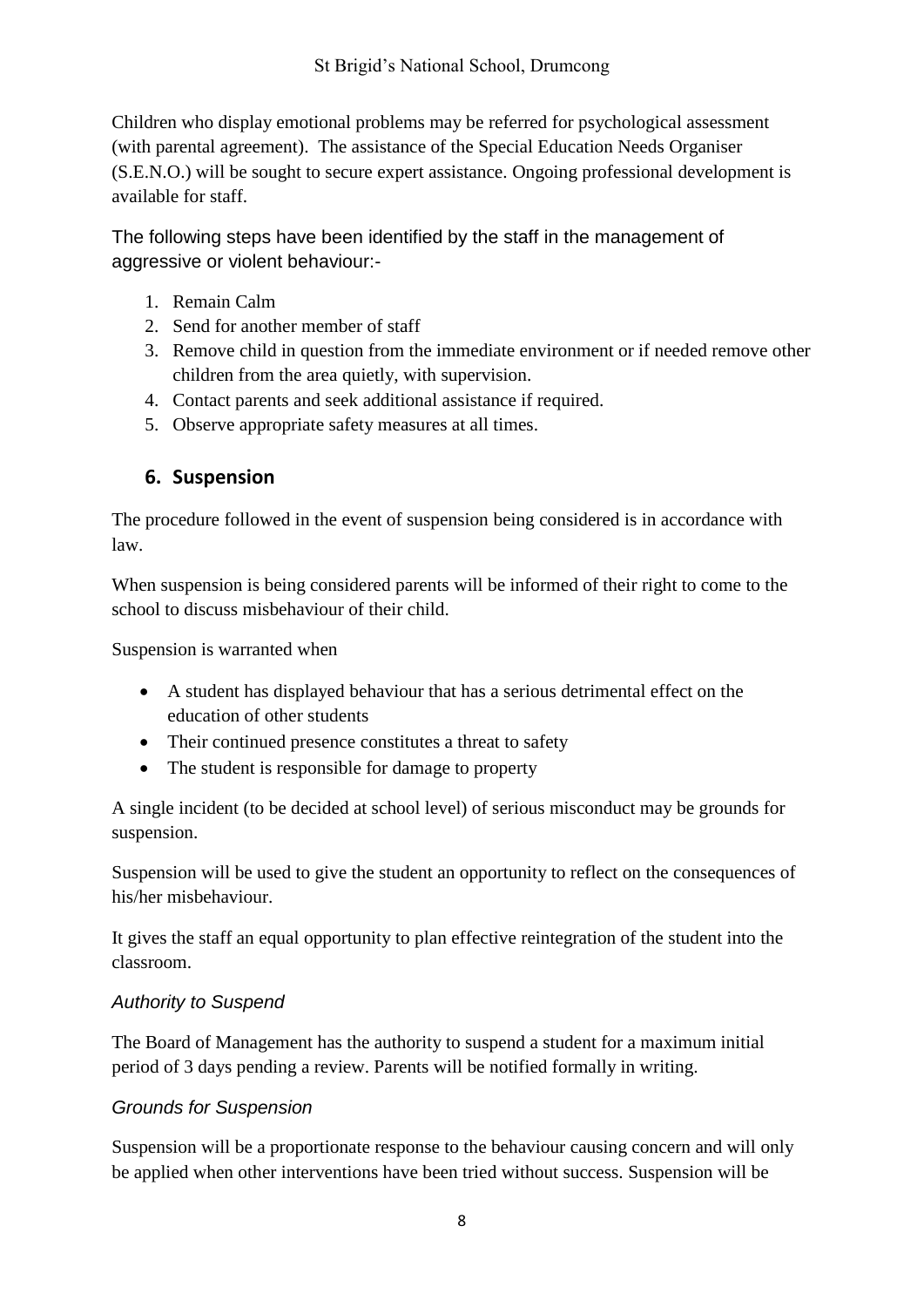decided only where here are serious grounds for such. The factors to be considered before suspending a student are as set out in "Developing a Code of Behaviour: Guidelines for Schools (National Educational welfare Board, 2008)

• Parents will be involved at each stage of intervention and are made aware of ongoing misbehaviour.

To avoid the serious consequence of suspension positive parental support is of the utmost importance in preventing the sanction of suspension.

### **Policy and Procedures in respect of suspension**

It is the policy of the school to follow fair procedures when proposing to suspend a student.

Where a preliminary assessment of the facts confirms serious misbehaviour that could warrant suspension, the Board of Management will observe the following procedures:

• inform the student and their parents about the complaint

• give parents and student an opportunity to respond.

#### *Inform the student and parents*

Let the student and their parents know about the complaint, how it will be investigated, and that it could result in suspension. Parents may be informed by phone or in writing, depending on the seriousness of the matter.

#### *Give an opportunity to respond*

Parents and student will be given an opportunity to respond before a decision is made and before any sanction is imposed. A meeting with the student and their parents provides an opportunity for them to give their side of the story and to ask questions about the evidence of serious misbehaviour, especially where there is a dispute about the facts. It may also be an opportunity for parents to make their case for lessening the sanction, and for the school to explore with parents how best to address the student's behaviour.

If a student and their parents fail to attend a meeting, the Board of Management will write advising of the gravity of the matter, the importance of attending a re-scheduled meeting and, failing that, the duty of the school authorities to make a decision to respond to the negative behaviour. The school will record the invitations made to parents and their response.

#### *Procedures in relation to immediate suspension*

Where an immediate suspension is considered to be warranted for reasons of the safety of the student, other students, staff or others, a preliminary investigation will be conducted to establish the case for the imposition of the suspension. The formal investigation will immediately follow the imposition of the suspension. All of the conditions for suspension apply to immediate suspension. No suspension, including an immediate suspension, should be open-ended. In the case of an immediate suspension, parents must be notified, and arrangements made with them for the student to be collected. The school will have regard to its duty of care for the student.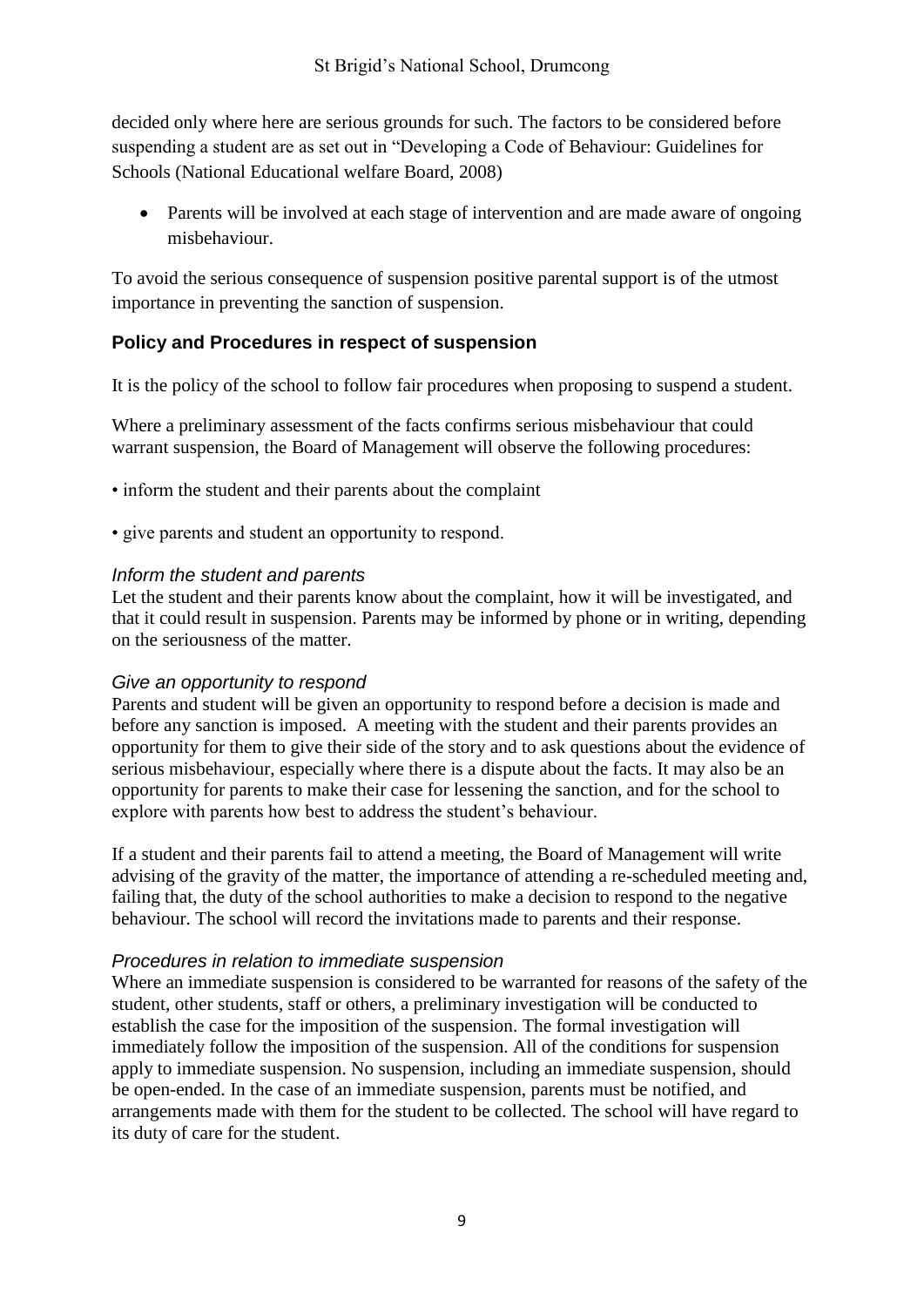### *Period of suspension*

A student will not be suspended for more than three days, except in exceptional circumstances where the Board of Management considers that a period of suspension longer than three days is needed in order to achieve a particular objective.

The Board of Management will normally place a ceiling of ten days on any one period of suspension imposed by it. The Board will formally review any proposal to suspend a student, where the suspension would bring the number of days for which the student has been suspended in the current school year to twenty days or more. Any such suspension is subject to appeal under section 29 of the *Education Act 199.*

These provisions give the student a reasonable time to reflect on their behaviour while avoiding undue loss of teaching time and loss of contact with the positive influences of school. They recognise the serious nature of the sanction of suspension and ensure that this seriousness is reflected in school procedures. The provisions mean that the Board of Management takes ultimate responsibility for sanctions of significant length, especially where such suspensions might reach twenty days in one school year and therefore might lead to an appeal.

### *Appeals*

Where the Board of Management make a decision to suspend a student, an appeal will be to the patron.

#### *Section 29 Appeal*

Where the total number of days for which the student has been suspended in the current school year reaches twenty days, the parents, or a student aged over eighteen years, may appeal the suspension under section 29 of the *Education Act 1998*, as amended by the *Education (Miscellaneous Provisions) Act 2007*.

At the time when parents are being formally notified of such a suspension, they and the student will be told about their right to appeal to the Secretary General of the Department of Education and Science under section 29 of the *Education Act 1998*, and should be given information about how to appeal.

#### *Implementing the suspension*

Parents and the student will be notified in writing of any decision to suspend. This will confirm:

- the period of the suspension and the dates on which the suspension will begin and end
- the reasons for the suspension
- any study programme to be followed

• the arrangements for returning to school, including any commitments to be entered into by the student and the parents (for example, parents might be asked to reaffirm their commitment to the code of behaviour)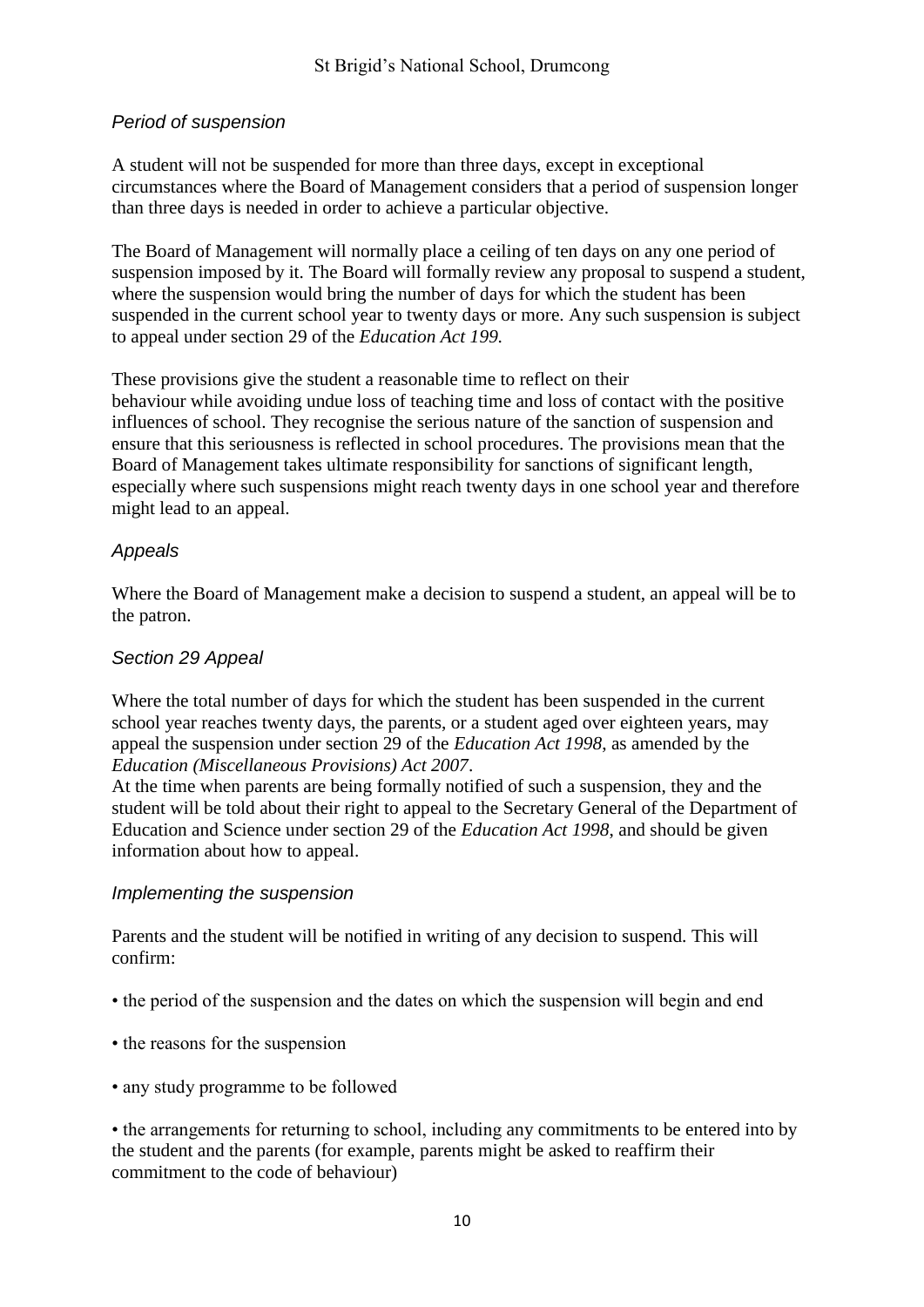• the provision for an appeal to the Board of Management

• the right to appeal to the Secretary General of the Department of Education and Science (*Education Act 1998*, section 29).

### *Engaging with student and parents*

Where a decision to suspend has been made, it can maximise the impact and value of suspension if the Principal and another staff member meet with the parents to emphasise their responsibility in helping the student to behave well when the student returns to school and to offer help and guidance in this.

### *Grounds for removing a suspension*

A suspension may be removed if the Board of Management decides to remove the suspension for any reason or if the Secretary General of the Department of Education and Science directs that it be removed following an appeal under section 29 of the *Education Act 1998*.

### *End of suspension*

A period of suspension will end on the date given in the letter of notification to the parents about the suspension.

#### *Re-integrating the student*

The school will prepare a plan to help the student to take responsibility for catching up on work missed. This plan will help to avoid the possibility that suspension starts or amplifies a cycle of academic failure. Successful re-integration goes beyond academic work

#### *Clean Slate*

When any sanction, including suspension, is completed, a student should be given the opportunity and support for a fresh start. Although a record is kept of the behaviour and any sanction imposed, once the sanction has been completed, the school will expect the same behaviour of this student as of all other students.

#### *Records and reports*

Formal written records will be kept of:

- the investigation (including notes of all interviews held)
- the decision-making process
- the decision and the rationale for the decision

• the duration of the suspension and any conditions attached to the suspension.

The Principal will report suspensions in accordance with the NEWB reporting guidelines (*Education (Welfare) Act, 2000*, section 21(4)(a)).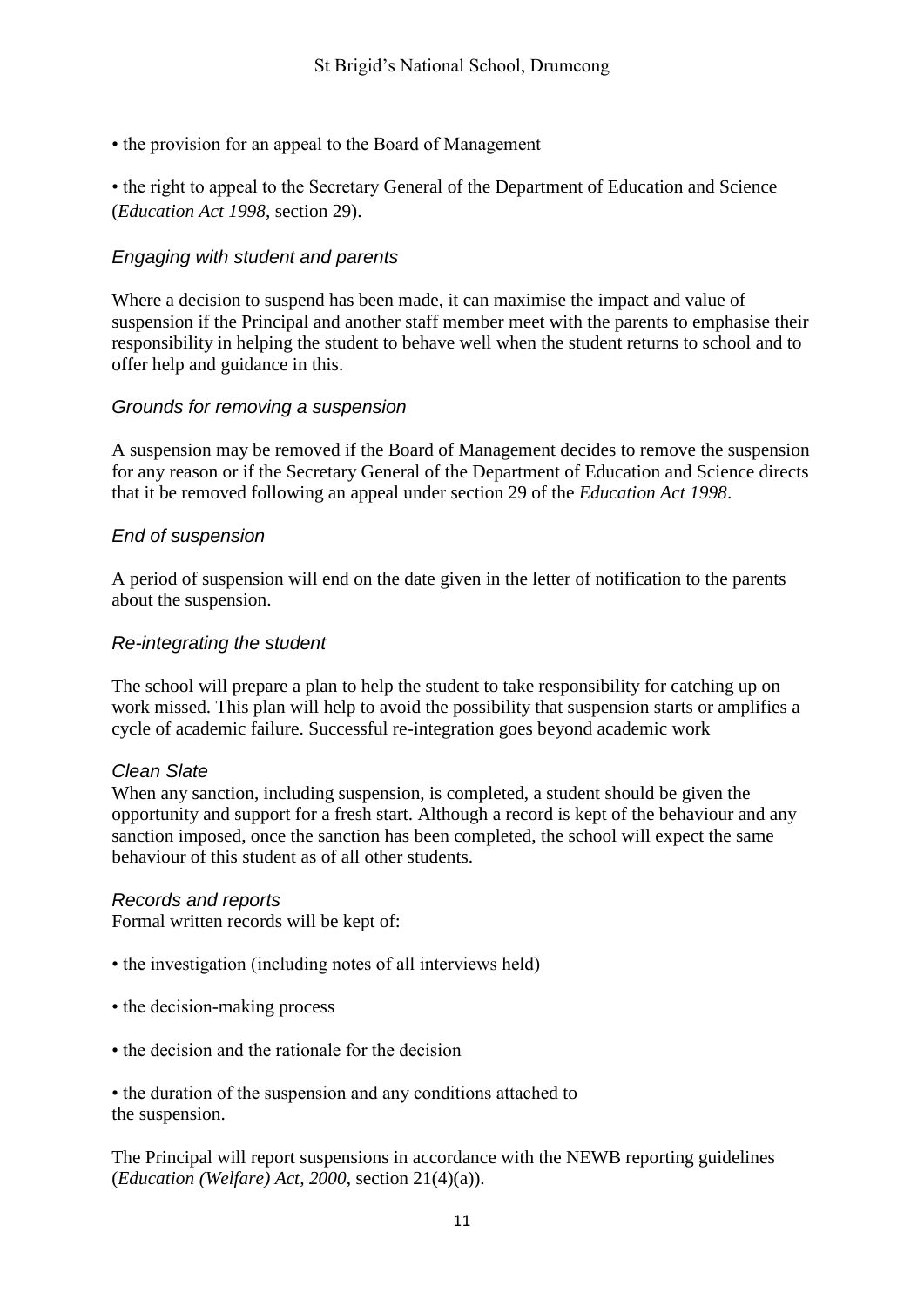### *Review of use of suspension*

The Board of Management will review the use of suspension in the school at regular intervals to ensure that its use is consistent with school policies.

### **7. Policy and procedures for expulsion**

A student is expelled from a school when the Board of Management makes a decision to permanently exclude him or her from the school, having complied with the provisions of section 24 of the *Education (Welfare) Act 2000.*

### *Grounds for expulsion*

Expulsion of a student is a very serious step, and one that will only be taken by the Board of Management in extreme cases of unacceptable behaviour. Significant steps will be undertaken by the school to address misbehaviour and to avoid expulsion of a student including, as appropriate:

• meeting with parents and the student to try to find ways of helping the student to change their behaviour

• making sure that the student understands the possible consequences of their behaviour, if it should persist

• seeking the assistance of support agencies where appropriate.**2**

A proposal to expel a student requires serious grounds such as that:

• the student's behaviour is a persistent cause of significant disruption to the learning of others or to the teaching process

• the student's continued presence in the school constitutes a real and significant threat to safety

• the student is responsible for serious damage to property.

Where expulsion is considered, a series of other interventions will have first been attempted and the Board of Management will be satisfied that all other possibilities for changing the student's behaviour have been exhausted.

### *Expulsion for a first offence*

There may be exceptional circumstances where the Board of Management forms the opinion that a student should be expelled for a first offence. Examples of the kinds of behaviour that might result in a proposal to expel on the basis of a single breach of the code include: (note: These are examples are for illustration only and are not a comprehensive list)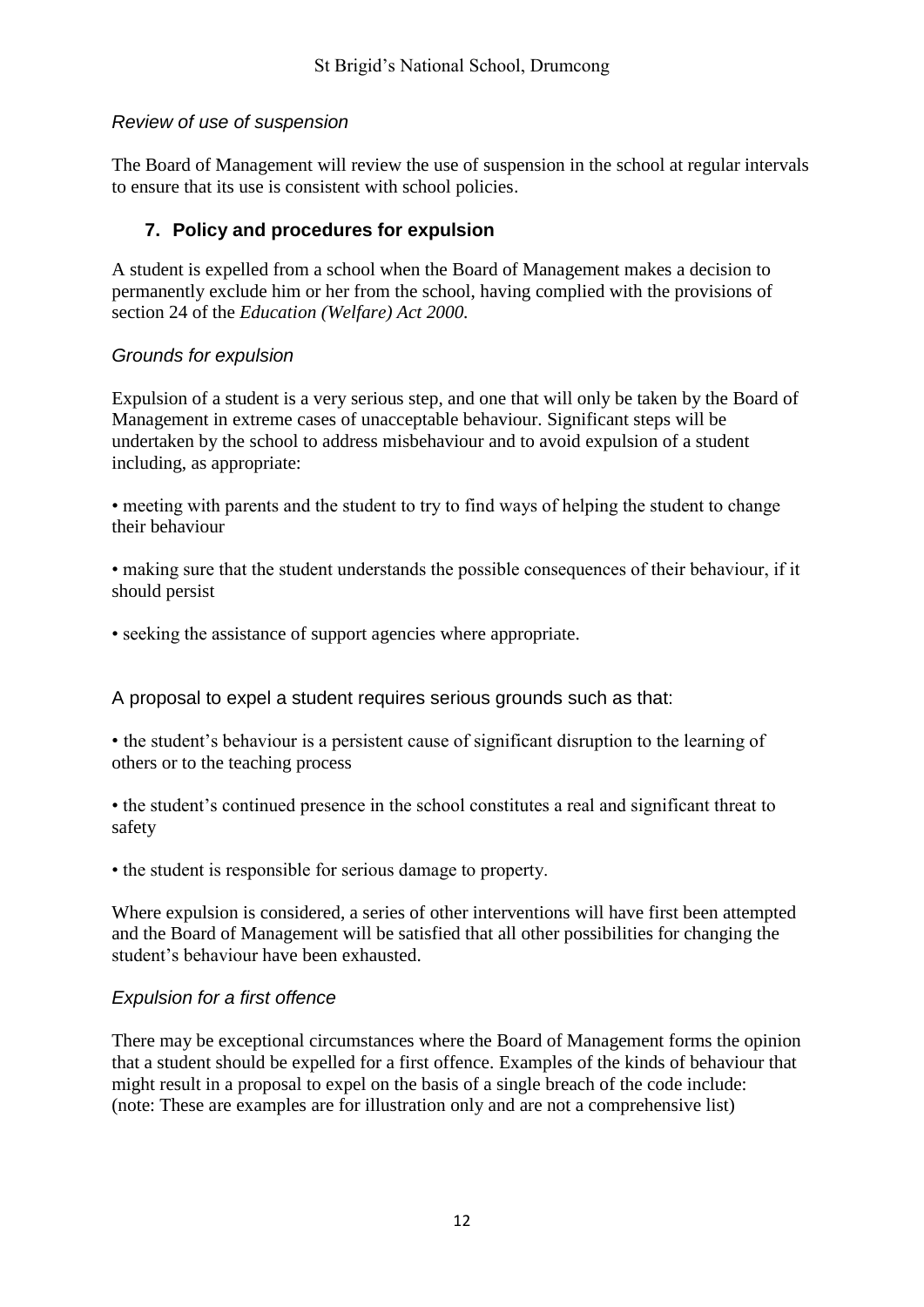- a serious threat of violence against another student or member of staff
- actual violence or physical assault
- supplying illegal drugs to other students in the school
- sexual assault.

(note: These are examples for illustration only and are not a comprehensive list of possible behaviours)

#### *Determining the appropriateness of expelling a student*

Given the seriousness of expulsion as a sanction the Board of Management will undertake a very detailed review of a range of factors in deciding whether to expel a student. The factors to be considered before expulsion of a student are as set out in "Developing a Code of Behaviour: Guidelines for Schools (National Educational welfare Board, 2008)"

Expulsion will not be proposed for:

- poor academic performance
- poor attendance or lateness
- minor breaches of the code of behaviour.

However, any behaviour that is persistently disruptive to learning or dangerous can be a serious matter. Behaviour must be examined in context to understand both the behaviour itself and the response or sanction that is most appropriate.

#### *Procedures in respect of expulsion*

It is the policy of the school to follow fair procedures in accordance with the principles of natural justice as well as procedures prescribed under the *Education (Welfare) Act 2000*, when proposing to expel a student.

Where a preliminary assessment of the facts confirms serious misbehaviour that could warrant expulsion, the procedural steps will include:

*1*. A detailed investigation carried out under the direction of the Principal.

2. A recommendation to the Board of Management by the Principal.

3. Consideration by the Board of Management of the Principal's recommendation; and the holding of a hearing.

4. Board of Management deliberations and actions following the hearing.

5. Consultations arranged by the Educational Welfare Officer.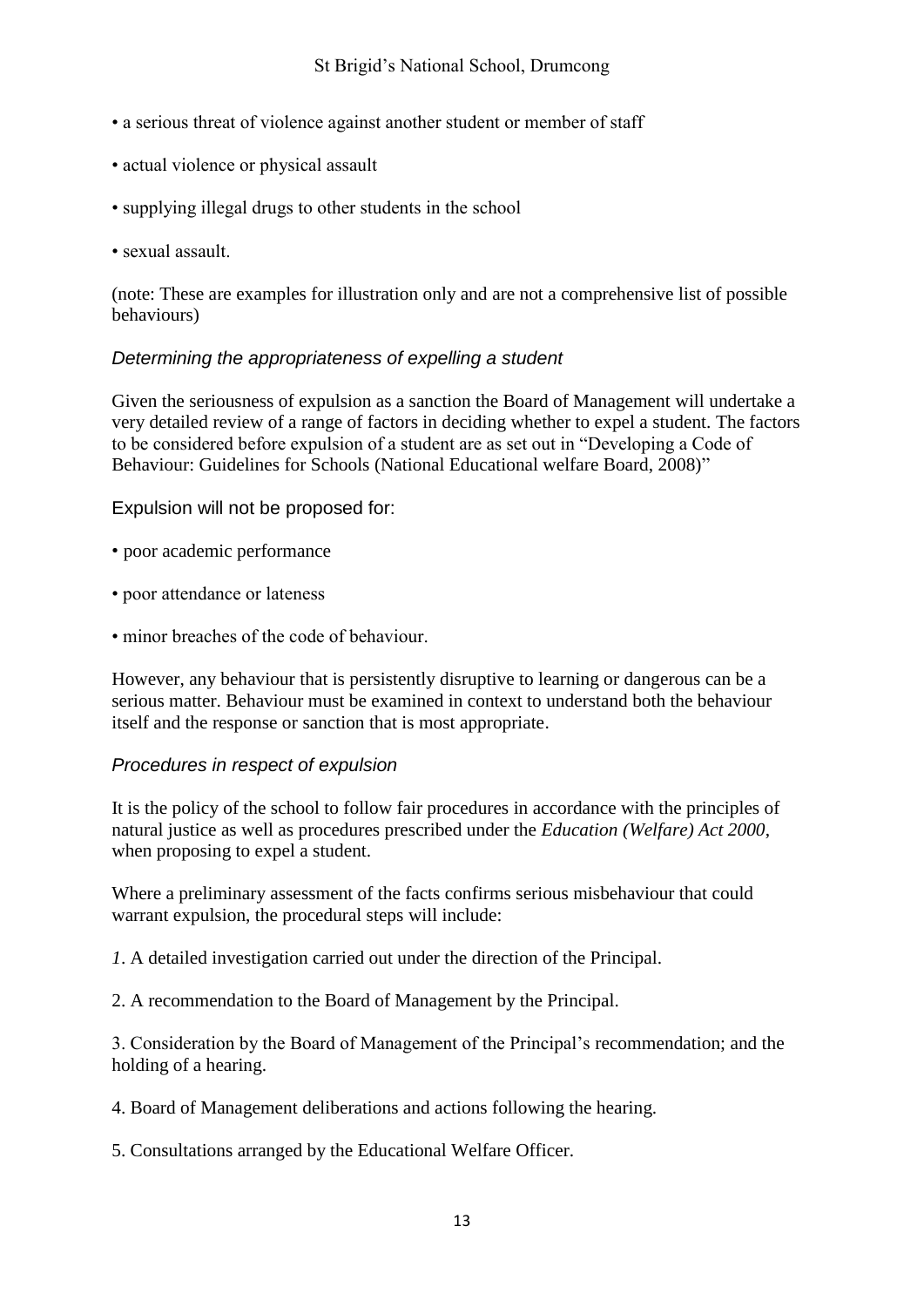6. Confirmation of the decision to expel.

In any case, it is a matter for the Board of Management to decide which of the tasks involved in these procedural steps requires separate meetings and which tasks can be accomplished together in a single meeting, consistent with giving parents due notice of meetings and a fair and reasonable time to prepare for a Board hearing.

### **Step 1: A detailed investigation carried out under the direction of the Principal**

In investigating an allegation, in line with fair procedures, the Principal will:

• inform the student and their parents about the details of the alleged misbehaviour, how it will be investigated and that it could result in expulsion • give parents and the student every opportunity to respond to the complaint of serious misbehaviour before a decision is made and before a sanction is imposed.

Parents will be informed in writing of the alleged misbehaviour and the proposed investigation. This ensures that parents are very clear about what their son or daughter is alleged to have done. It serves the important function of underlining to parents the seriousness with which the school views the alleged misbehaviour. Parents and the student must have every opportunity to respond to the complaint of serious misbehaviour before a decision is made about the veracity of the allegation, and before a sanction is imposed. Where expulsion may result from an investigation, a meeting with the student and their parents is essential. It provides the opportunity for them to give their side of the story and to ask questions about the evidence of serious misbehaviour, especially where there is a dispute about the facts.

If a student and their parents fail to attend a meeting, the Principal shall write advising of the gravity of the matter, the importance of attending a re-scheduled meeting and, failing that, the duty of the school authorities to make a decision to respond to the inappropriate behaviour. The school will record the invitation issued to parents and their response.

# **Step 2: Recommendation to the Board of Management by the Principal**

Where the Principal forms a view, based on the investigation of the alleged misbehaviour, that expulsion may be warranted, the Principal makes a recommendation to the Board of Management to consider expulsion. The Principal shall:

• inform the parents and the student that the Board of Management is being asked to consider expulsion

• ensure that parents have records of: the allegations against the student; the investigation; and written notice of the grounds on which the Board of Management is being asked to consider expulsion

• provide the Board of Management with the same comprehensive records as are given to parents

• notify the parents of the date of the hearing by the Board of management and invite them to that hearing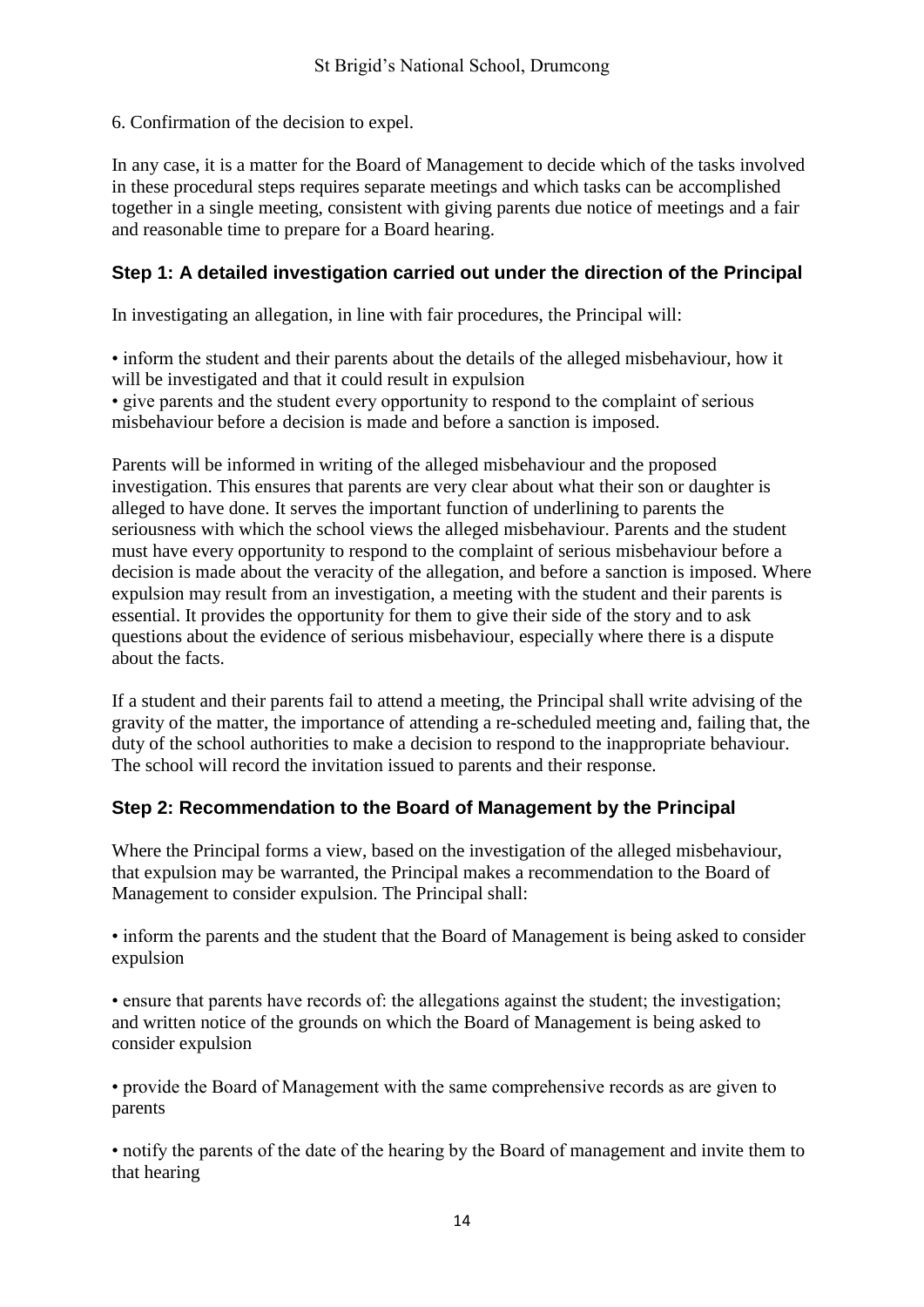• advise the parents that they can make a written and oral submission to the Board of Management

• ensure that parents have enough notice to allow them to prepare for the hearing.

### **Step 3: Consideration by the Board of Management of the Principal's recommendation; and the holding of a hearing**

It is the responsibility of the Board to review the initial investigation and satisfy itself that the investigation was properly conducted in line with fair procedures. The Board shall undertake its own review of all documentation and the circumstances of the case. It shall ensure that no party who has had any involvement with the circumstances of the case is part of the Board's deliberations

Where a Board of Management decides to consider expelling a student, it must hold a hearing. The Board meeting for the purpose of the hearing shall be properly conducted in accordance with Board procedures. At the hearing, the Principal and the parents, or a student aged eighteen years or over, put their case to the Board in each other's presence. Each party should be allowed to question the evidence of the other party directly.

The meeting may also be an opportunity for parents to make their case for lessening the sanction. In the conduct of the hearing, the Board will take care to ensure that they are, and are seen to be, impartial as between the Principal and the student. Parents may wish to be accompanied at hearings and the Board shall facilitate this, in line with good practice and Board procedures.

After both sides have been heard, the Board shall ensure that neither the Principal nor parents are present for the Board's deliberations.

### **Step 4: Board of Management deliberations and actions following the hearing**

Having heard from all the parties, it is a matter for the Board to decide whether or not the allegation is substantiated and, if so, whether or not expulsion is the appropriate sanction.

Where the Board of Management, having considered all the facts of the case, is of the opinion that the student should be expelled, the Board shall notify the Educational Welfare Officer in writing of its opinion, and the reasons for this opinion. (*Education (Welfare) Act 2000*, s24(1)). The Board of Management should refer to National Educational Welfare Board reporting procedures for proposed expulsions. The student cannot be expelled before the passage of twenty school days from the date on

which the EWO receives this written notification (*Education (Welfare) Act 2000*, s24(1)).

An appeal against an expulsion under section 29 of the *Education Act 1998* will automatically succeed if it is shown that the Educational Welfare Officer was not notified in accordance with section 24(1) or that twenty days did not elapse from the time of notification to the Educational Welfare Officer to the implementation of the expulsion (*Education (Miscellaneous Provisions) Act 2007*, s4A).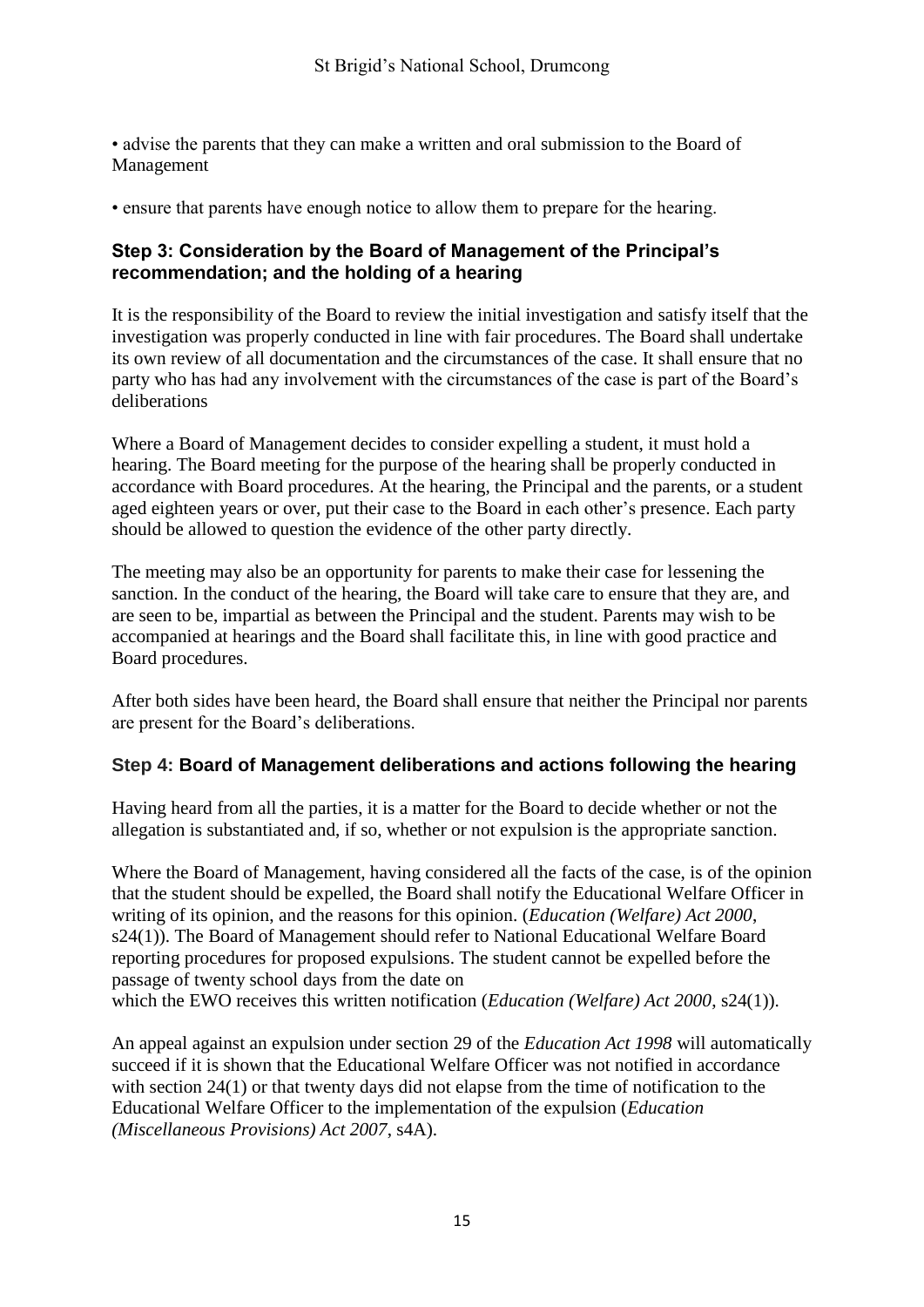The Board shall inform the parents in writing about its conclusions and the next steps in the process. Where expulsion is proposed, the parents shall be told that the Board of Management will now inform the Educational Welfare Officer

### **Step 5: Consultations arranged by the Educational Welfare Officer**

Within twenty days of receipt of a notification from a Board of Management of its opinion that a student should be expelled, the Educational Welfare Officer must:

• make all reasonable efforts to hold individual consultations with the Principal, the parents and the student, and anyone else who may be of assistance

• convene a meeting of those parties who agree to attend (*Education (Welfare) Act 2000*, section 24).

The purpose of the consultations and the meeting is to ensure that arrangements are made for the student to continue in education. These consultations may result in an agreement about an alternative intervention that would avoid expulsion. However, where the possibility of continuing in the school is not an option, at least in the short term, the consultation should focus on alternative educational possibilities.

In the interests of the educational welfare of the student, those concerned should come together with the Educational Welfare Officer to plan for the student's future education.

Pending these consultations about the student's continued education, the Board of Management will take steps to ensure that good order is maintained and that the safety of students is secured (*Education (Welfare) Act 2000*, s24(5)). The Board may consider it appropriate to suspend a student during this time. Suspension will only be considered where there is a likelihood that the continued presence of the student during this time will seriously disrupt the learning of others, or represent a threat to the safety of other students or staff.

### **Step 6: Confirmation of the decision to expel**

Where the twenty-day period following notification to the Educational Welfare Officer has elapsed, and where the Board of Management remains of the view that the student should be expelled, the Board of Management shall formally confirm the decision to expel Parents shall be notified immediately that the expulsion will now proceed. Parents and the student shall be told about the right to appeal and supplied with the standard form on which to lodge an appeal. A formal record shall be made of the decision to expel the student.

# **12.5 Appeals**

A parent, or a student aged over eighteen years, may appeal a decision to expel to the Secretary General of the Department of Education and Science *(Education Act 1998* section 29). An appeal may.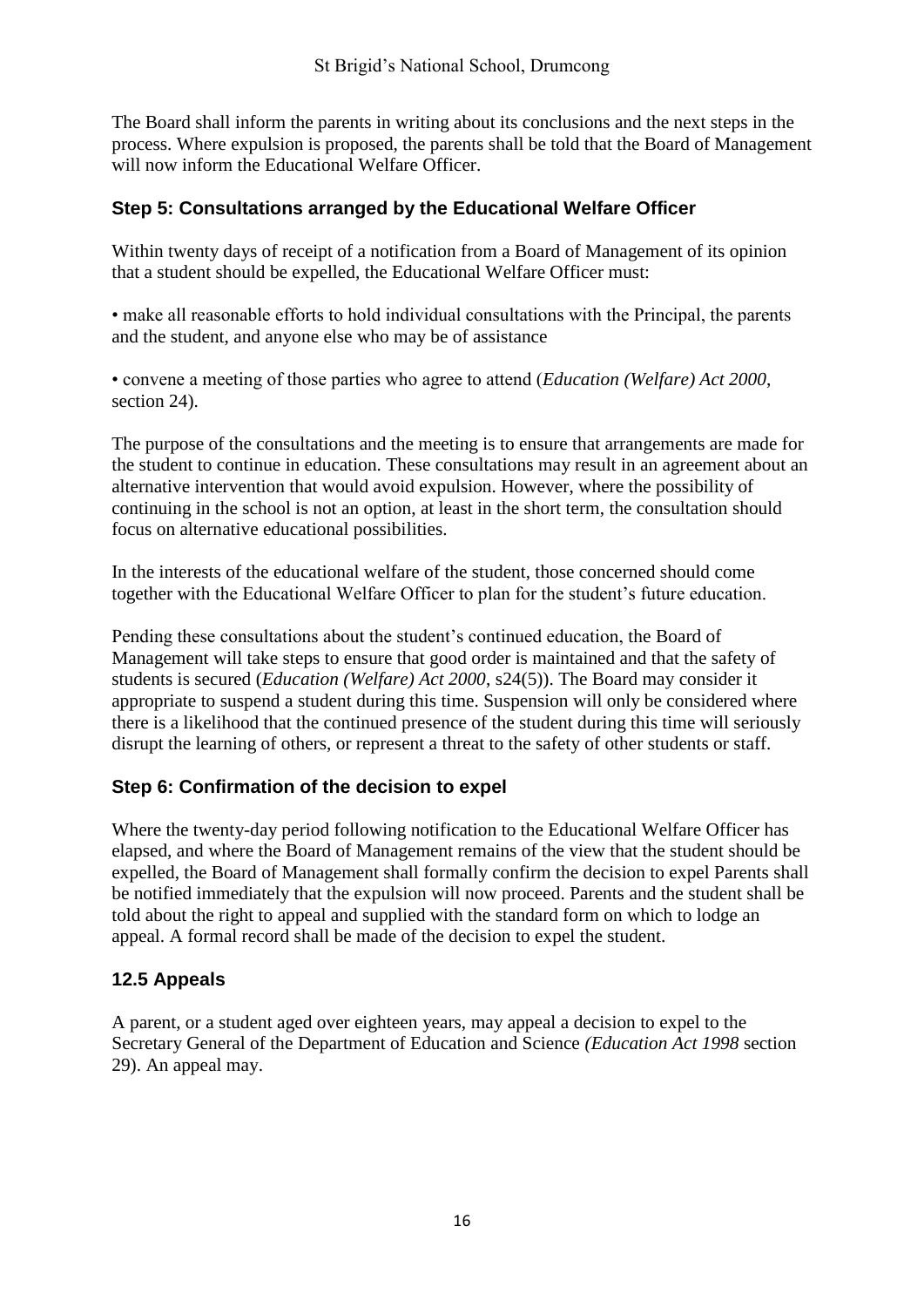### **The appeals process**

The appeals process under section 29 of the *Education Act 1998* begins with the provision of mediation by a mediator nominated by the Appeals Committee (Department of Education and Science).

### **12.6 Review of use of expulsion**

The Board of Management shall review the use of expulsion in the school at regular intervals to ensure that its use is consistent with school policies, that patterns of use are examined to identify factors that may be influencing behaviour in the school, and to ensure that expulsion is used appropriately.

# **8. Keeping Records**

Appropriate records are kept at the level of each class and of playground. All records are written in a factual and impartial manner.

# **9. Procedures for notification of pupil absences from school**

Section 18 (Education Welfare Act 2000) stipulates that parents must notify the school of a student's absence and the reason for the absence. Every effort is made to provide a stimulating and attractive school environment to encourage good attendance. There is a system included in the code, for acknowledging and rewarding good and/or improved attendance.

- Absence sheets are sent out to the parents. The parents must cite the reason for the absence. This is signed, dated and kept on file in the school.
- The school uses the standard forms to report on pupil absences to Tusla.

# **Reference to other policies**

- SPHE
- Enrolment
- Home/School communication
- Special Education Needs
- Health and Safety
- RSE
- Policy on Equality of Participation and Access

# **Success Criteria**

- Culture of zero tolerance of bullying accepted by all
- Positive behaviour noted in classrooms, playground and school environment
- Practices and procedures implemented by teachers